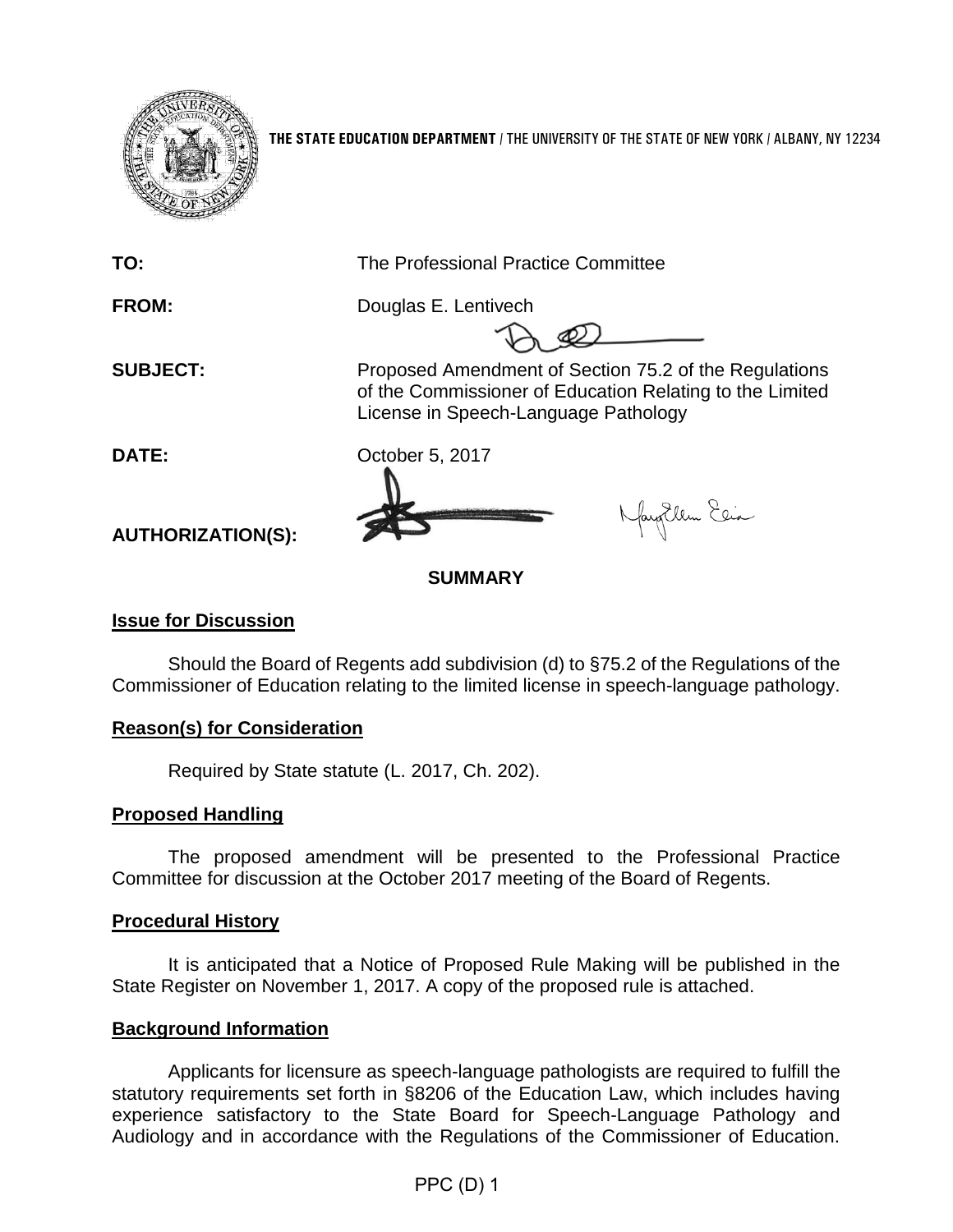The experience requirements, which include, inter alia, both duration of experience and supervision requirements for speech-language pathology, are set forth in §75.2 of the Regulations of the Commissioner of Education.

Federal regulations (42 CFR 484.4) and the Centers for Medicare and Medicaid (CMS) require a speech-language pathologist to be licensed to be eligible to participate in the Medicare program. New York State is one of only seven states that do not provide a "limited license" or similar status to individuals during the completion of their experience requirements for licensure. Chapter 202 of the Laws of 2017, effective February 17, 2018, adds a new §8206-a to the Education Law, establishing a limited license category for speech-language pathologists. Chapter 202 authorizes the Department to issue a limited license to an applicant for licensure as a speech-language pathologist who has completed a master's degree program. A limited licensee would be authorized to practice speechlanguage pathology only under the supervision of a licensed speech-language pathologist. A limited license would be valid for one year, but may be renewed for additional one-year periods until such time as may be necessary for the applicant to complete the experience requirement for licensure pursuant to Education Law §8206. Chapter 202 provides that the fee for a limited license shall be \$70.

The proposed addition of subdivision (d) to §75.2 of the Regulations of the Commissioner of Education implements Chapter 202 by subjecting applicants for a license under Education Law §8206, who have been issued limited licenses under Education Law section 8206-a, to the same experience requirements as applicants for licensure under Education Law §8206 who have not been issued such licenses.

### **Timetable for Implementation**

It is anticipated that the proposed amendment will be presented for adoption at the January 2018 meeting, after the publication of the proposed amendment in the State Register and expiration of the 45-day public comment period required under the State Administrative Procedure Act. If adopted at the January meeting, the proposed amendment would become effective February 17, 2018, which is the effective date of the statute.